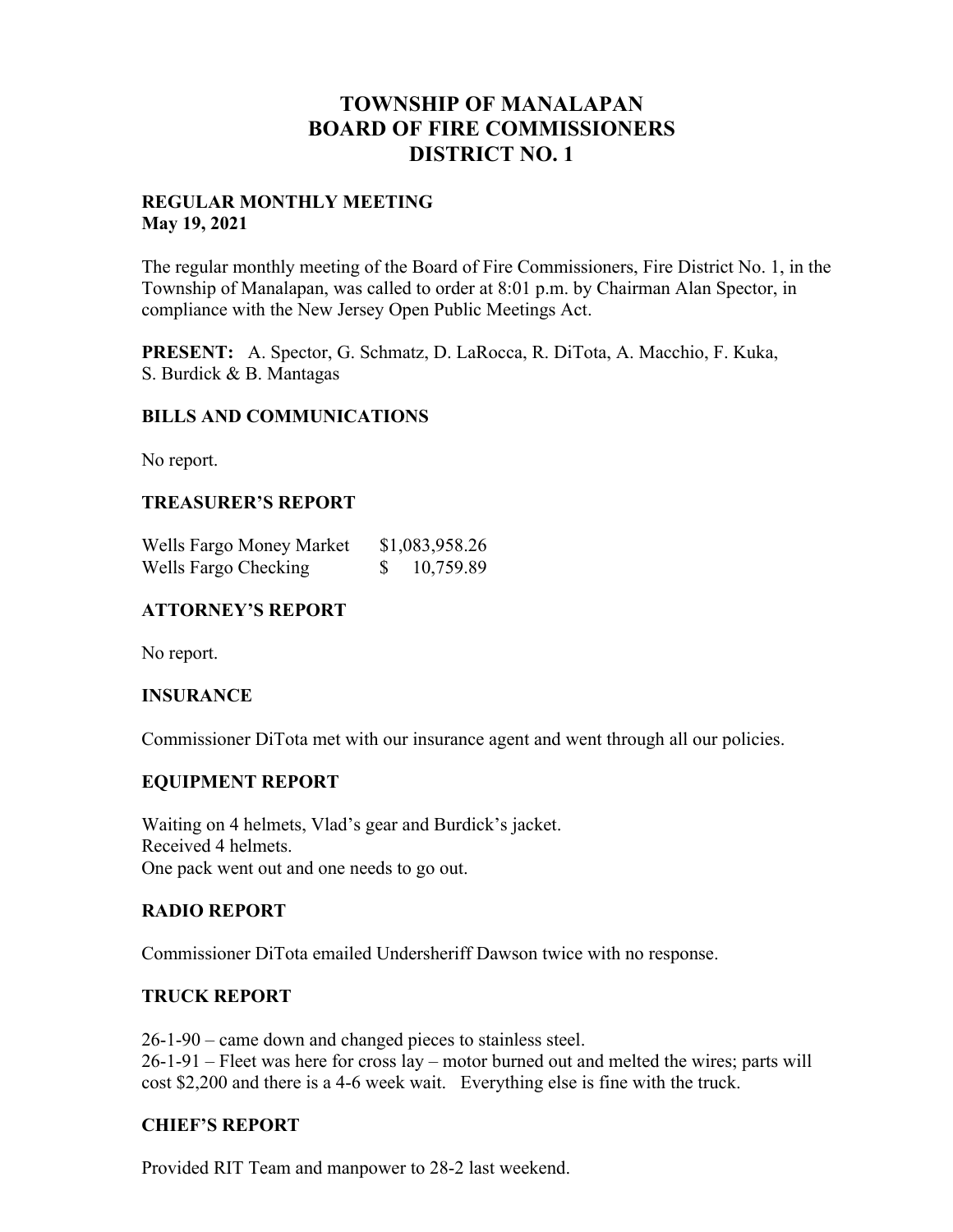The following firefighters have completed the 24 hour RIT Ops course taught by All Hands Fire: D. Shalikar, Vlad, Leon Galler, McLaughlin & Puccio. Thank you for finalizing the hitch on 85 and going through the old turnout gear. Asking for tool fuel.

## **MEMBERSHIP REPORT**

No report.

#### **ASSOCIATION REPORT**

Asking for \$1,000 to install smart sensors on garage doors. Men's bathroom – sensor keeps tripping the circuit breaker.

#### **TRUSTEES' REPORT**

No report.

#### **OLD BUSINESS**

See attached.

#### **NEW BUSINESS**

Commissioner LaRocca made a motion to pay all vouchers; this was seconded by Commissioner Schmatz. All voted aye.

Commissioner LaRocca made a motion for \$275 to purchase tool fuel; this was seconded by Commissioner Schmatz. All voted aye.

Commissioner LaRocca made a motion for \$1,000 to purchase smart sensors for the garage doors; this was seconded by Commissioner Macchio. All voted aye.

Commissioner DiTota made a motion for \$2,500 to have Imperial Detailing detail the 5 main engines; this was seconded by Commissioner LaRocca. All voted aye.

Commissioner Macchio made a motion for \$250 to purchase 2 vents for the equipment room door; this was seconded by Commissioner LaRocca. All voted aye.

Moving forward with the installation of the bathroom in the back building per layout presented.

Sending LaVecchia's gear to Wisconsin to be cleaned.

Meeting opened to the public at 8:37 p.m.

A motion was made by Commissioner Spector to adjourn; it was seconded by Commissioner Schmatz and all voted aye.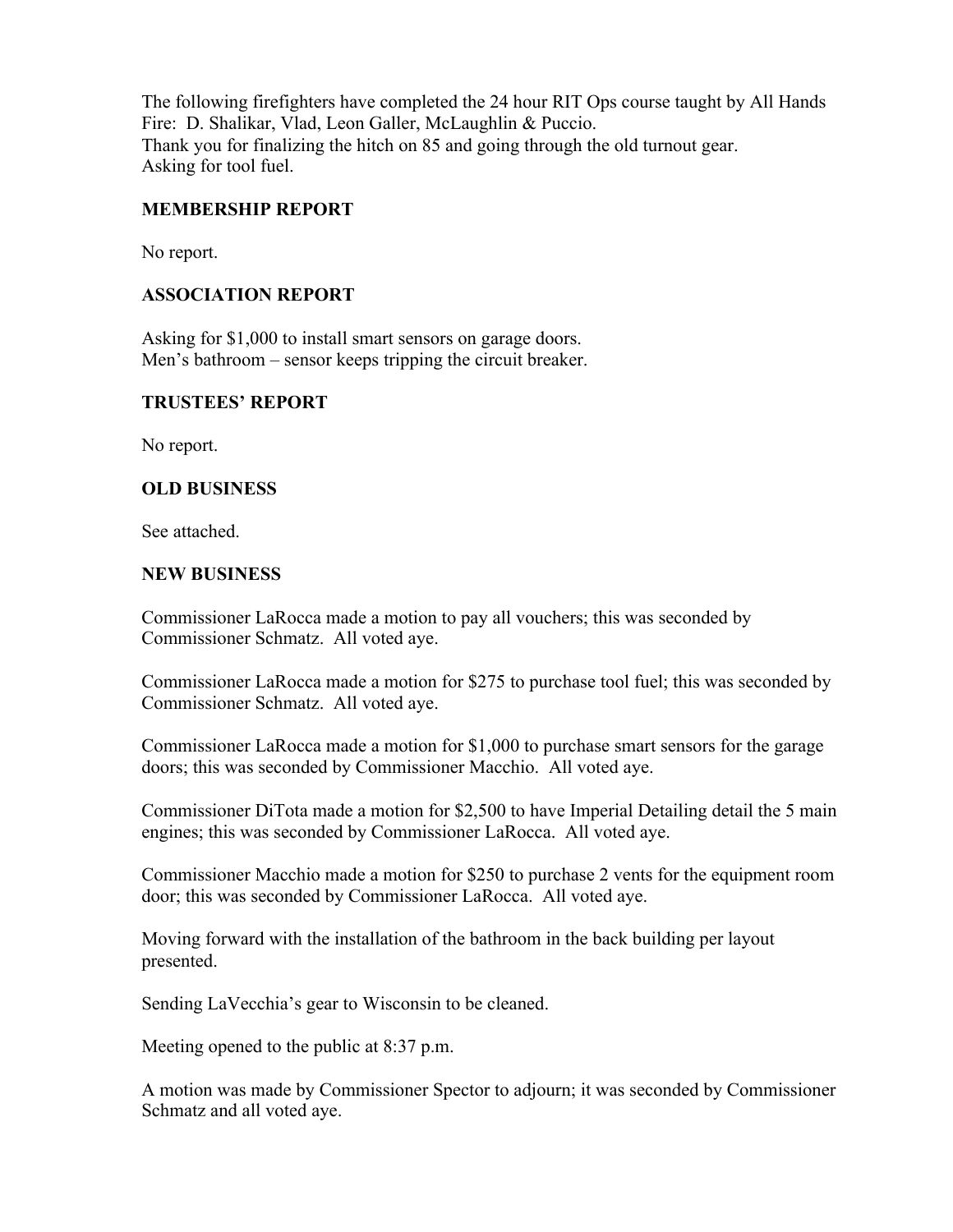Meeting adjourned at 8:38 p.m.

Respectfully submitted, Robert DiTota, Clerk